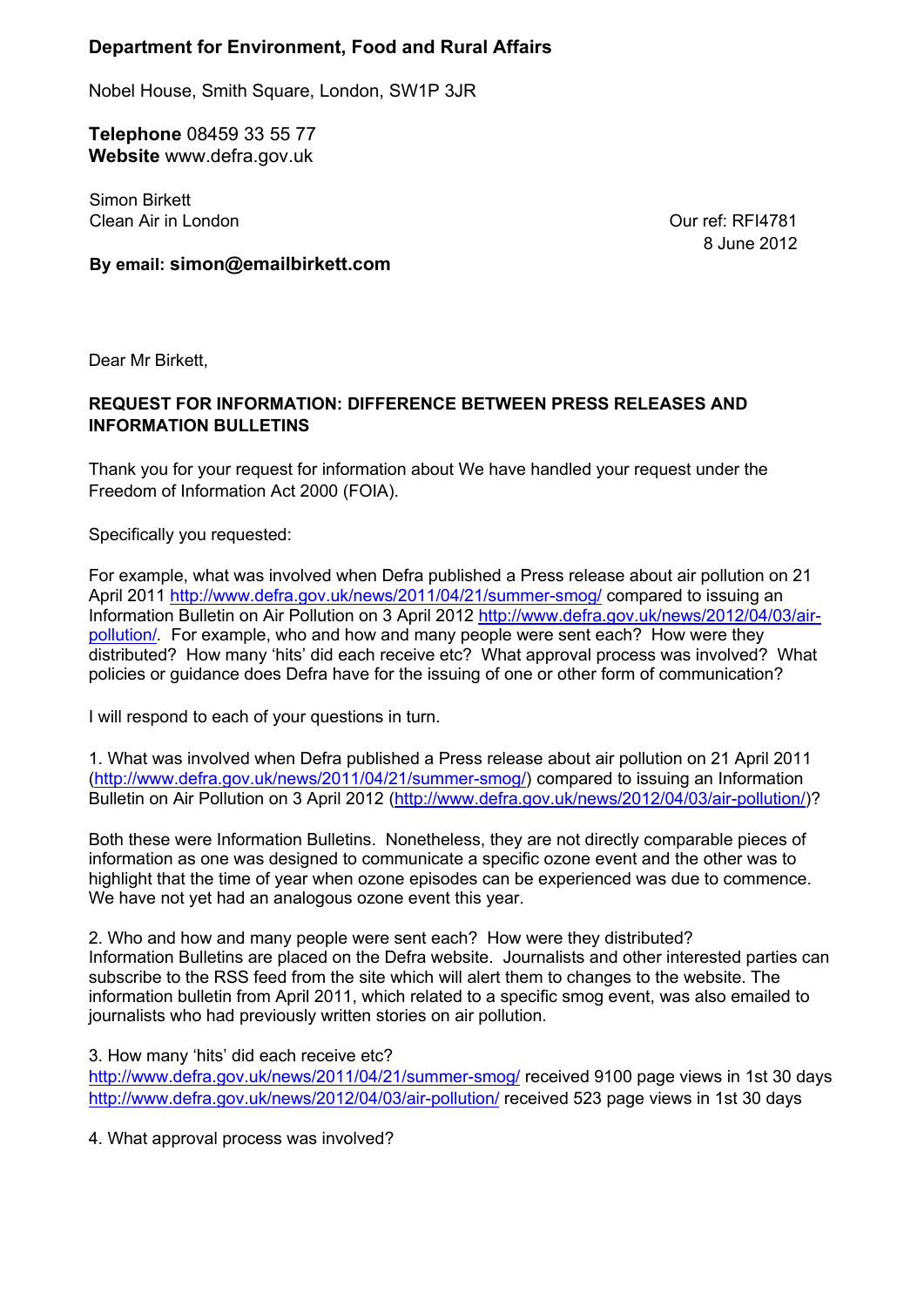Any communication from the Press Office is approved by a Chief Press Officer and checked for factual accuracy with policy colleagues.

5. What policies or guidance does Defra have for the issuing of one or other form of communication?

Current Press Office guidance on the differences between a News Release and Information bulletin is as follows:

#### News Release

Most significant Ministerial announcements will warrant a news release – however a news release isn't always the best way to make an announcement, so don't rely on it as your default option.

Take the time to make sure any news release you write is a proper news story that is crafted with your target media in mind. It needs a short, snappy headline and a clear opening paragraph that will encourage a journalist to read further. Your ministerial quotes should be written in a way that makes them quotable.

#### Information Bulletins

Defra issues information bulletins regularly, but they should be used only where necessary, for example where there is a statutory or public interest reason to communicate the information.

An information bulletin is concise and factual. It is a tool for communicating certain types of information to journalists. Like a news release, an information bulletin shouldn't be issued for the sake of it.

These are not news releases, and should not include quotations or notes to editors. Anything that requires a quotation requires a news release.

In keeping with the spirit and effect of the FOIA, all information is assumed to be releasable to the public unless exempt. Therefore, the information released to you may now be published on our website together with any related information that will provide a key to its wider context.

I attach Annex A, which explains the copyright that applies to the information being released to you.

I also attach Annex B giving contact details should you be unhappy with the service you have received.

If you have any queries about this letter, please contact me.

Yours sincerely,

Amanda Waller

**Direct Line** 020 7238 5498 **Email** amanda.waller@defra.gsi.gov.uk